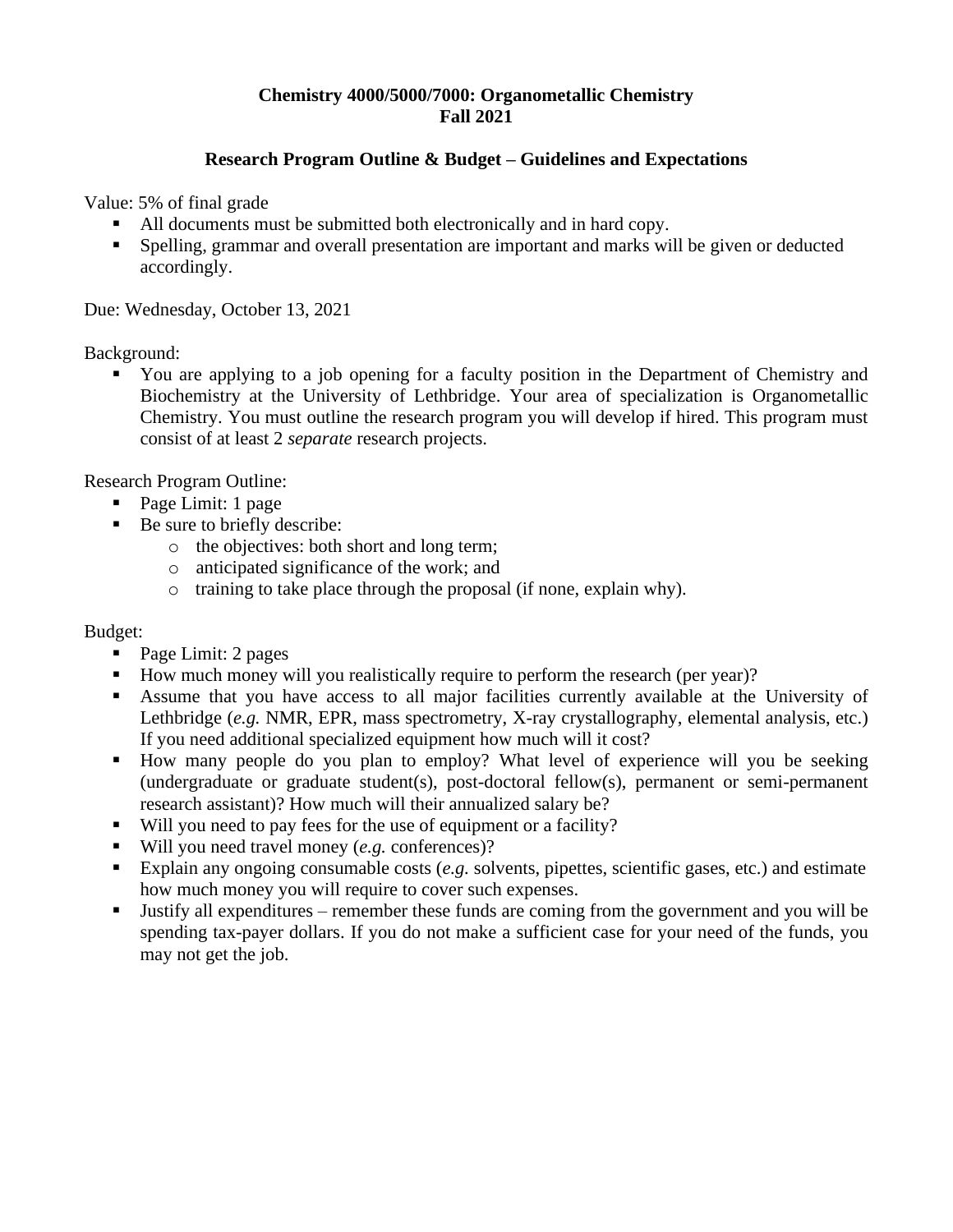## **Research Proposal – Guidelines and Expectations**

Value: 20% of final grade (15% for Graduate Students)

- All documents must be submitted both electronically and in hard copy.
- Spelling, grammar and overall presentation are important and marks will be given or deducted accordingly.

Due: Monday, November 15, 2021

Background:

▪ You have just been hired at the University of Lethbridge as a new faculty member in the Department of Chemistry and Biochemistry. Your area of specialization is Organometallic Chemistry. You must now apply to the Natural Sciences and Engineering Research Council of Canada (NSERC) for research funds (Discovery Grant). This is a very competitive process which necessitates that you clearly rationalize why your proposed research is important. Why should NSERC fund your research program?

Proposed Research:

- Page Limit: 5 pages (including figures)
- The title will be used for publication purposes. It should describe the subject of the research to be supported. It should not contain a company or trade name. Spell out scientific symbols and acronyms.
- Use the headings below to describe the research to be supported. Provide details on:
	- o objectives: both short and long term;
	- o literature pertinent to the proposal;
	- o methods and proposed approach;
	- o anticipated significance of the work; and
	- o training to take place through the proposal (if none, explain why).
- **•** Discuss relevant background information. What has been done in this area? Use this as a chance to point out why someone might be interested in funding the research area, but also, illustrate what has not been examined and what exciting new directions remain to be explored. Put your proposed research in prospective.
- What will you attempt to answer? Why would anyone be interested? Why should anyone give you money (*e.g.* fundamental interest and expansion of new knowledge, or perhaps more applied reasons (immediately tangible benefits by tackling a current problem or question))?
- How will you attempt to answer your given question(s)? What instruments/equipment will you use (glove box, elemental analyzer, mass spectrum, NMR, etc.)? If the University of Lethbridge does not have these facilities, where and how will you gain access to them?
- Include a rough timeline for how long the given project will take.
- How will this project aid in the training of highly qualified personnel (HQP)?
- The use of figures is highly encouraged as they are often invaluable when describing complex topics.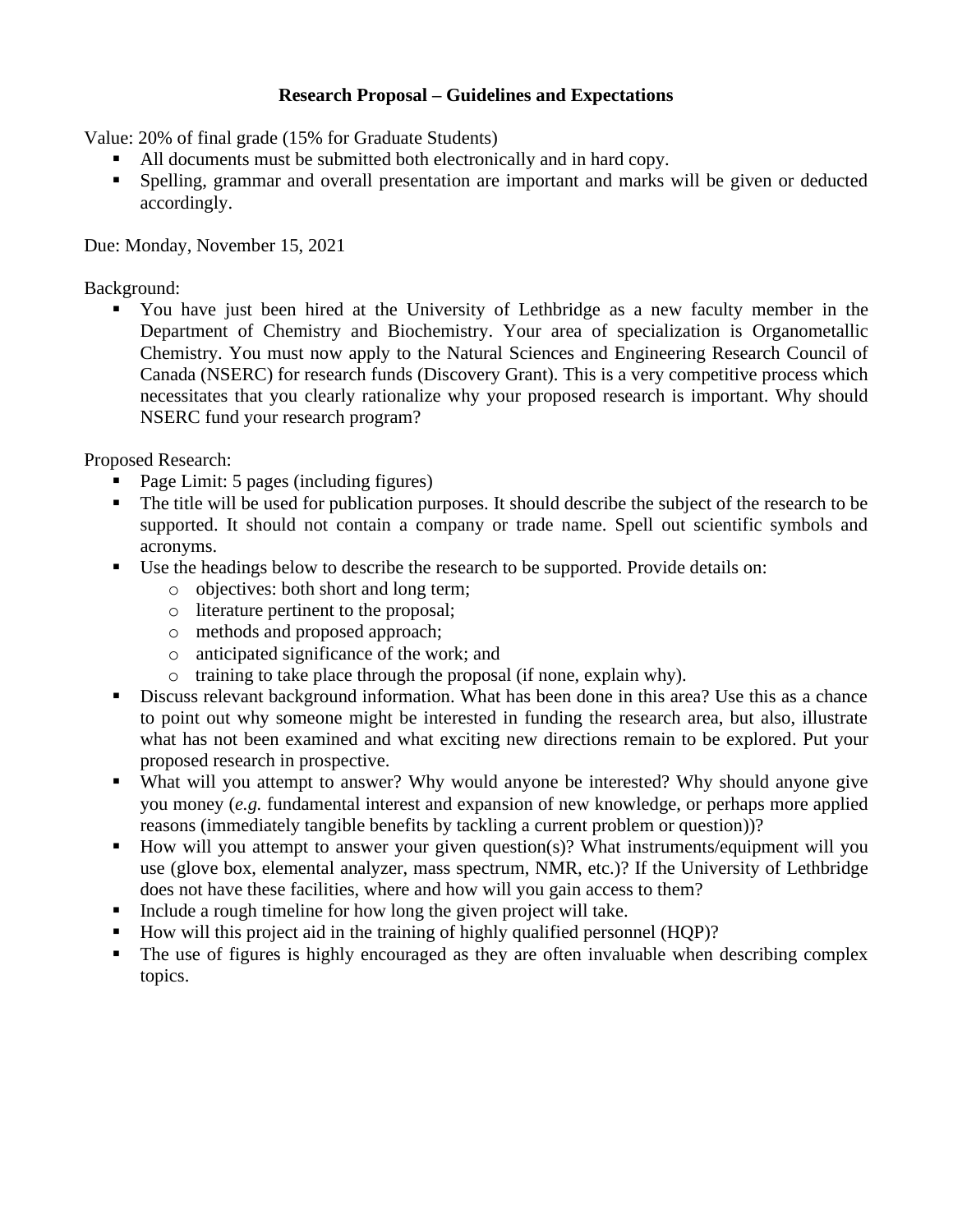# ▪ *GENERAL PRESENTATION GUIDELINES*

- o Print must be in black ink and of letter quality.
- o Text must be single-spaced, with no more than six lines per inch.
- $\circ$  The accepted font is Times New Roman regular 12 pts, or any comparable font nothing smaller.
- o Condensed font, and applications completed strictly in italics, are not acceptable.
- $\circ$  Use white paper, 8 1/2 x 11 inches (21.5 cm x 28 cm), portrait format, with a single column.
- o Set margins at 3/4 of an inch (1.9 cm) (minimum) all around.
- o Enter your name at the top of every page, outside the set margins.
- o Print on one side of the page only.
- o **Note:** All text, including references, must conform to these standards. Incomplete applications and/or applications that do not meet the presentation standards may be rejected or be at a disadvantage in comparison with those that are complete and respect the presentation standards.
- o Avoid using acronyms and abbreviations or explain them fully.

#### Keywords:

■ List a maximum of 10 words or phrases that best describe your research proposal.

General Language Summary:

- Page Limit: 0.5 pages
- The summary is intended to explain the proposal in language that the public can understand and will be used for publication purposes (newspapers, television, etc.). Using simple terms, briefly describe the nature of the work to be done. Indicate why and to whom the research is important, the anticipated outcomes, and how your field and Canada will benefit. If you wish, you may also provide a summary in the second official language.

## References:

- Page Limit: 1 page
- Use this section to provide a list of literature references.
- Do **not** refer readers to Web sites for additional information on your proposal.
- Do **not** introduce hyperlinks in your list of references.
- Use the format established by the *Journal of the American Chemical Society* (*J. Am. Chem. Soc.*) For additional information see:.<http://pubs.acs.org/page/jacsat/submission/authors.html>

Suggested Reviewers:

Your proposal will be sent to 2 experts in the field for their professional opinion on whether or not your program should be funded. List the names, affiliated universities and mailing addresses of 5 such qualified individuals. These researchers should be active in the general area you are proposing to do new research.